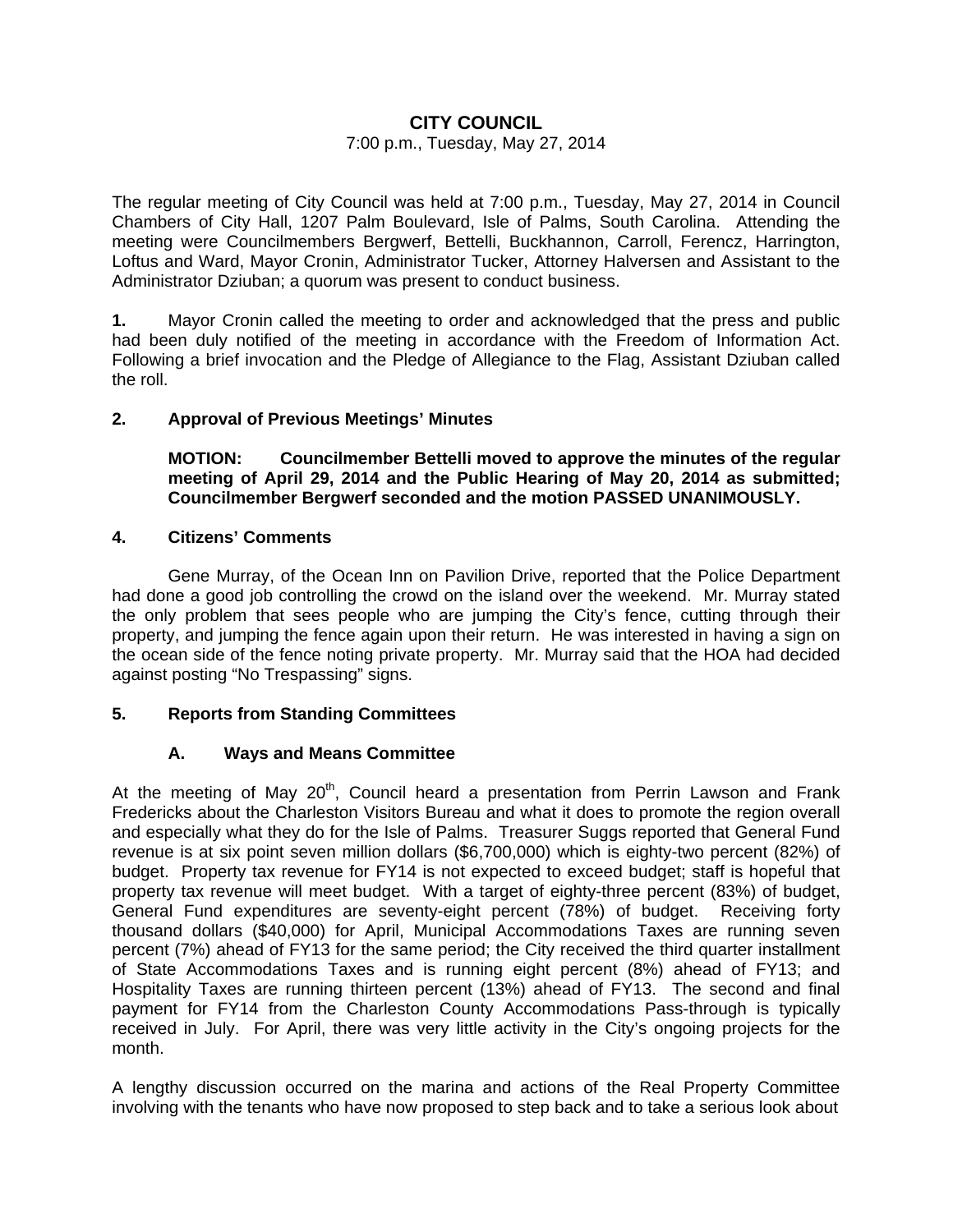City Council May 27, 2014 Page 2 of 14

a long-range plan for the entire marina. The Planning Commission and the Real Property Committee will work with the marina tenants to devise a long-term plan over the coming year that will benefit the City, the tenants and patrons. The Committee then reviewed the FY15 budget; changes were made by several committees since the budget workshop in April. The Mayor noted that Councilmembers voiced concern about future years and whether the City can sustain the level of activity related to fund balances; the City has been using tourism fund balances quite heavily to sustain the City through FY15. (The policy of amortizing future expenditures for major capital equipment, i.e. garbage and Fire Department trucks) Staff was asked to look into tweaks that will not be as draining to the City's annual budgets.

## **1. Approval of Change Order #3 from Ocean and Coastal Consultants reducing their contract to \$30,300 and award of a contract in the amount of \$1,750 to SHFR Waterfront Solutions.**

# **MOTION: Mayor Cronin moved to approve the change order and to award the contract to SHFR Waterfront Solutions; Councilmember Bettelli seconded.**

Mayor Cronin stated that a contract for seventeen hundred fifty dollars (\$1,750) would ordinarily come before Council; however, this is a change to the contract and the award is closely tied into the change order make it a Council matter.

When asked by Councilmember Ward's question about where the money could be found in the budget, Administrator Tucker explained that this was part of the Tidal Wave Watersports Dock and funds budgeted there.

# **VOTE: The motion PASSED UNANIMOUSLY.**

## **2. Award of a sole source contract in the amount of \$16,196 (plus applicable sales taxes) to Deschamps Mat Systems for FY14 budgeted purchase of Mobi-mat (FY14 budget - \$25,000)**

 **Motion: Mayor Cronin moved to award the contract to Deschamps Mat Systems as detailed above; Councilmember Loftus seconded and the motion PASSED UNANIMOUSLY.** 

The Ways and Means Committee also considered a part-time position for a City-wide mechanic and wage range adjustments for various personnel in the City; the wage ranges were sent back to the Personnel Committee for further development. The Palm Boulevard crossing by the Phase II Drainage project was also discussed as it is related to re-surfacing because the repaving has not proceeded as expected.

## **3. Consideration of Award of Contract for Message Boards**

Administrator Tucker reported that the City had opened sealed bids on May 22 and received two (2) bids; the apparent low bidder was St. Clair Signs at thirty-eight thousand one hundred sixtyfour dollars and thirty-six cents (\$38,164.36). (Jim Harrison from St. Clair Signs is in attendance tonight.) The second bidder quoted twenty-two thousand dollars (\$22,000) per sign for a total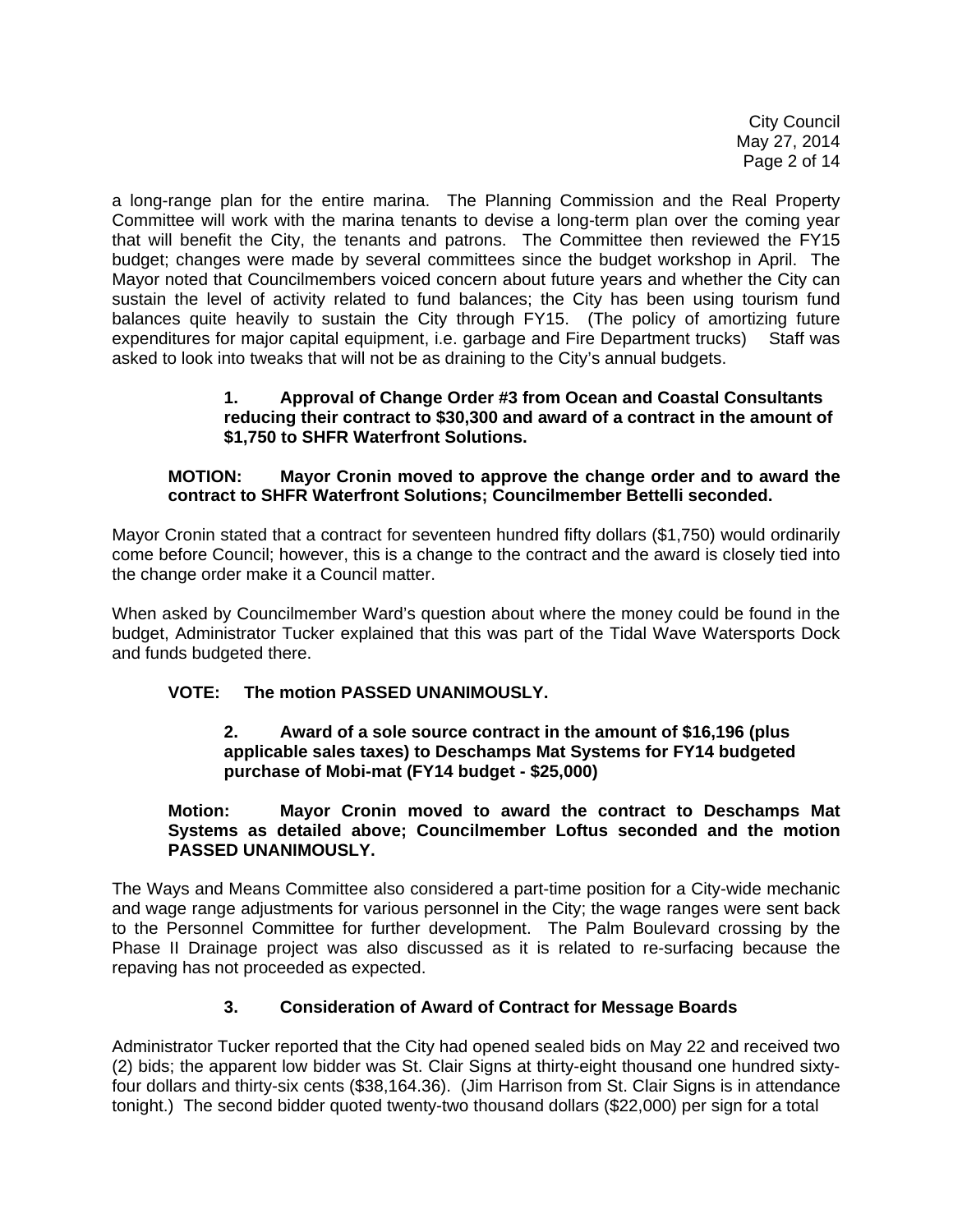of forty-four thousand dollars (\$44,000); the amount budgeted in the FY14 budget was thirty-five thousand dollars (\$35,000).

#### **MOTION: For the purpose of discussion, Councilmember Bettelli moved to award a contract to St. Clair signs for digital message boards; Councilmember Carroll seconded.**

Rusty Harrison of St. Clair Signs approached the podium and offered to answer any questions Council may have. Councilmember Bettelli asked that Mr. Harrison provide Council with a detailed description of the appearance of the message boards he quoted to the City. A computer will operate in the background and the LED board on which to display messages; he anticipates seven (7) seconds of readability based on where they are. The board will have the capability to run as many lines as desired with whatever size letters are preferred; based on his trip onto the island today, he suggested six inch (6 in.) letters in general and larger letters if communicating an alert of some kind. The board itself can be controlled in different ways; someone could log on with an iPhone and the security code from the police or fire departments if there was an urgent message to be disseminated. The board will have automatic sensing and dimming. Programming and off-and-on capabilities will all be done on-line from different access points if necessary. Personnel, other than the Administrator, can be allowed different levels of accessibility that is funneled through one point of contact before being visible on the board. Mr. Harrison stated that a month's meetings could be programmed into the message board when the month begins – no longer waiting until a day or two (2) before the event. In addition, he suggested that there be some default information in an effort to keep the message fluid. Mr. Harrison noted that Homeland Security has the capability to put Amber alerts on one's phone in the locale where the alert is initiated, and it could be directed to the message boards.

Councilmember Harrington asked how the electronics would handle the island's harsh environment; Mr. Harrison reported that the signs are designed to operate in extreme temperatures as high at 140° Fahrenheit. The manufacturer knows that the boards will be outside and must be able to withstand the conditions; he commented that his company has never had a sign malfunction due to extreme heat.

Mayor Cronin stated that some think an electronic sign is too commercial for a small town like the Isle of Palms; Mr. Harrison responded that the placement of the City's message boards will make them appear less commercial and reminded Council that the brightness can be controlled.

The Mayor explained that one (1) attractive quality that particularly appealed to him was the ability quickly to put up safety alerts, such as rip tides or an approaching weather event. But the problem he sees is that electronic message boards are very expensive.

Mr. Harrison indicated that making the sign blend into the surrounding environment and eliminating a commercial look make the signs costly; he commented that he, personally, likes that the design because it stays with the island 's mentality.

Councilmember Ferencz asked what the dimensions were of the electronic portion of the sign and whether it would be white letters on a black background or something else entirely.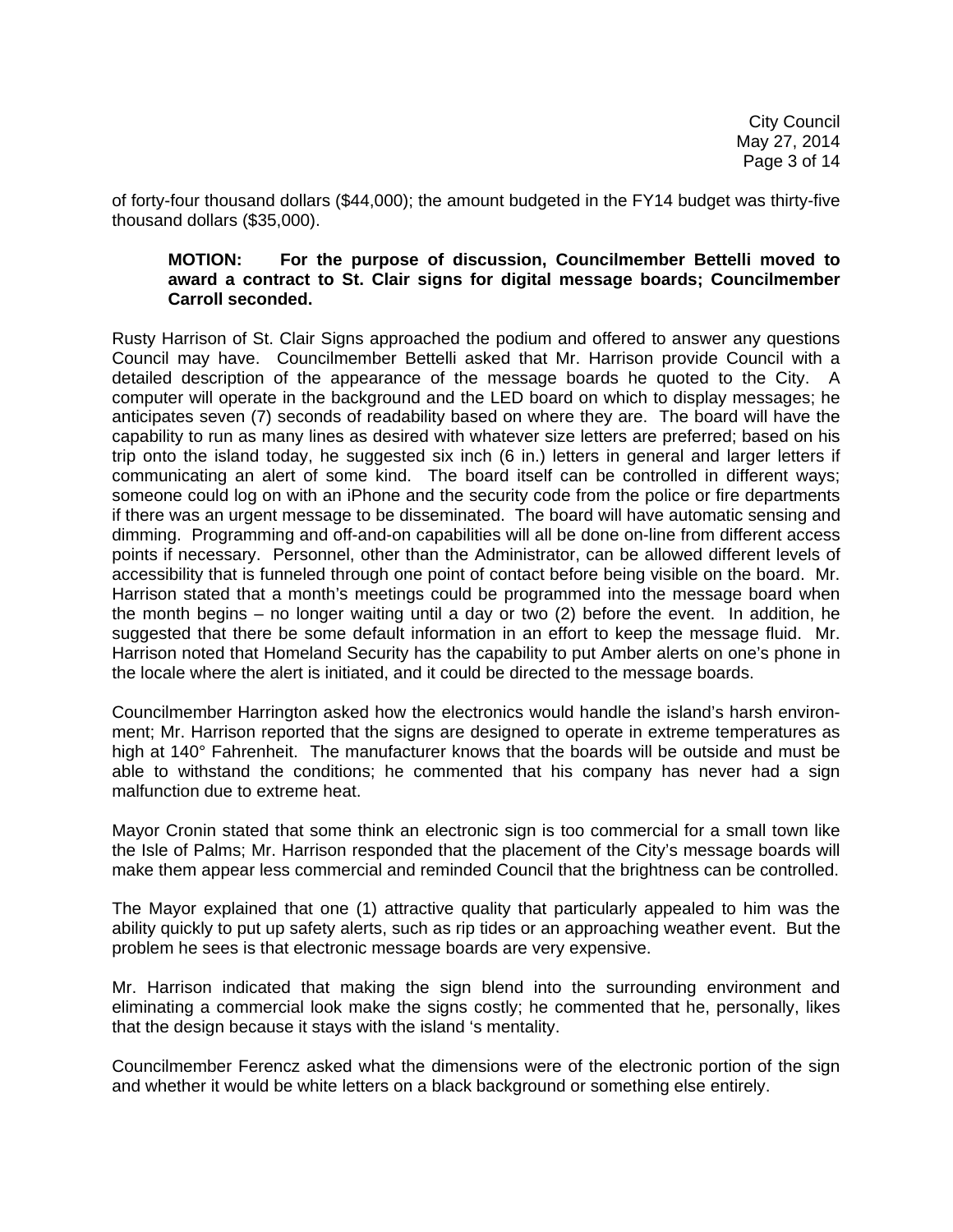Councilmember Bettelli responded that the electronic portion of the new signs would be very close to the message area on the existing signs.

Mr. Harrison added that the City can decide what color the lettering and background are to be. The quoted signs will be on separate sets of LED boards with two hundred (200) LED lights each.

Councilmember Harrington asked Mr. Harrison the expected useful life of the boards and the length of any warranty attached to it. Mr. Harrison replied that the electronic boards come with a five-year (5 yr.) parts and labor warranty, and the average life span is fifteen years (15 yrs.).

Referring to the steel casing of the electronics, Councilmember Carroll stated that he had looked under his house and had seen the corrosion that is there. He asked whether St. Clair Signs had other sign installations in beach locations and he stated that he thought an electronic sign does not promote the laid-back, island lifestyle and does commercialize the island.

Mr. Harrison repeated his earlier comments that the inconspicuous location of the City's message boards tends to take the commercial aspect out of the picture. As to the useful life in saltwater conditions, Mr. Harrison explained that these signs are coated with a special paint product, similar to the coating put into the bed of pickup trucks and is considered a "green" paint process; he repeated that his company has had no issues with signs in this type of environment.

Councilmember Ferencz asked how the message is carried to the message board; the City will have a selection of methods, i.e., a secure wireless line, a cable or whatever is the most secure for the City.

Councilmember Buckhannon commented that, this weekend, he saw the need for an immediate change to the message boards; for instance, traffic coming onto the island was not allowed to go straight because the parking lots were full. People had no idea what was going on and why they were being directed away from the beach. Using a PDF or WORD format, the City could, theoretically, recreate what exists now – the size of the letters, the font, etc. – so that many people will not realize there has been a change, unless a message change occurs while looking at the board. The Councilmember indicated that he would like to make the trip to the College of Charleston to see St. Clair Signs' installation there to get an idea about the appearance of a new sign.

Mr. Harrison stated that he has a demo model on a trailer that he would be happy to bring to the island.

Mr. Harrison reported that a year's free programming was included with the bid to aid in learning the process.

Mayor Cronin agreed with Councilmember Buckhannon to take no action at this meeting, but to go to the College of Charleston to see an actual sign; Mr. Harrison said that he would provide the City with several installations for review, including some in North Charleston.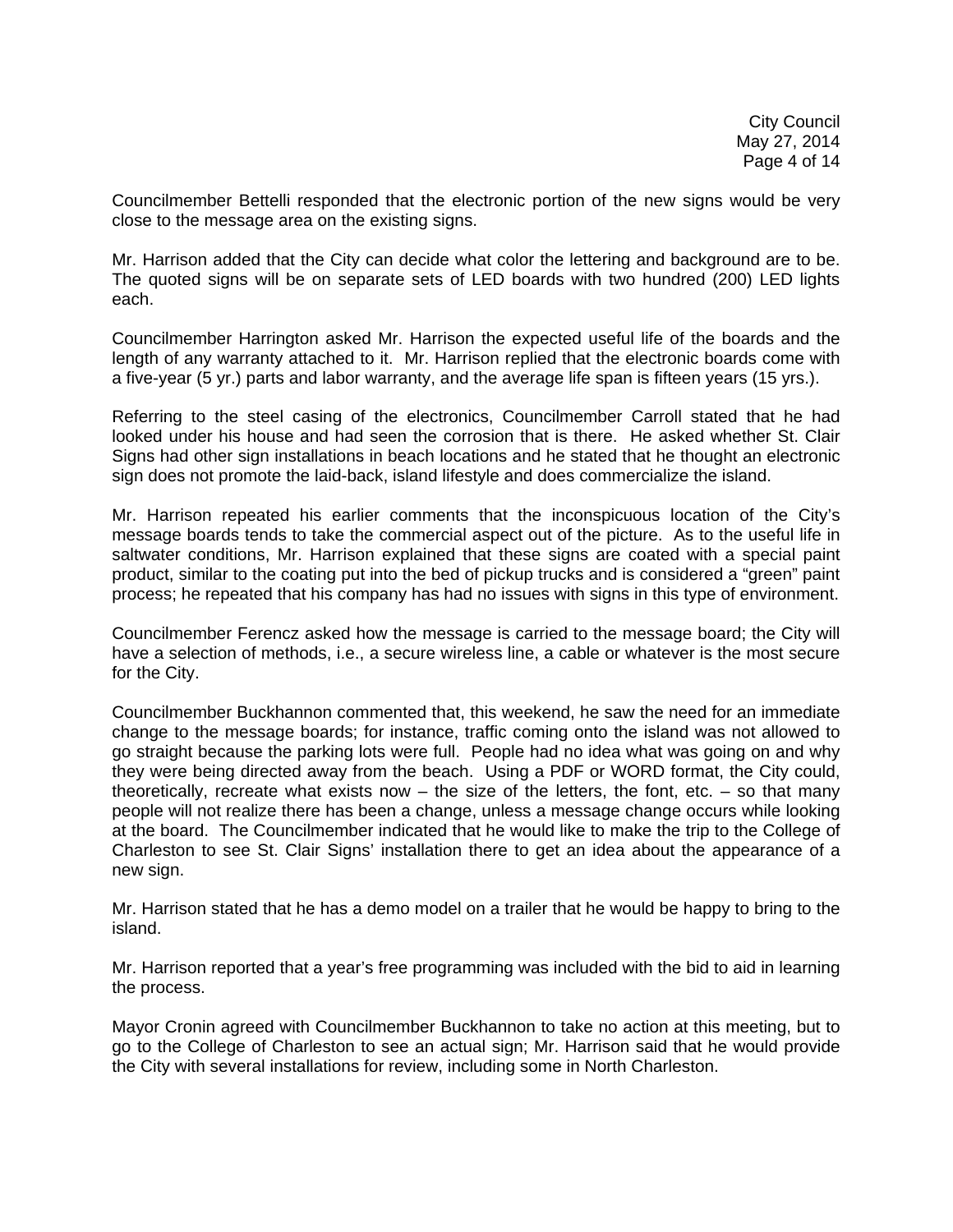Administrator Tucker noted that the City's code does not allow for such signs and that there are controls in place to prevent proliferation of electronic signs on the island.

The Administrator asked Mr. Harrison how long the bid pricing would be honored if the City delays another month in making a decision, and Mr. Harrison replied ninety (90) days.

Noting that technology has improved, Councilmember Ward stated that residents want Council to make a decision; he had hoped for a vote at this meeting and reminded Council that there was a motion on the floor.

Mayor Cronin moved to suspend discussion and defer to next month.

With that, Councilmember Bettelli withdrew his motion, and Councilmember Carroll withdrew his second.

When asked whether the demonstration model was comparable to the sign contemplated for the City, Mr. Harrison said it would be larger than the new IOP sign.

Councilmember Ward questioned, procedurally, that the withdrawal of a motion needed a vote of Council; Attorney Halverson indicated that a vote was not necessary. Councilmember Ward asked that his objection to withdrawing the motion be noted in the permanent records.

The next Ways and Means Committee meeting will be at 5:45 p.m., Tuesday, July 17<sup>th</sup>.

#### **B. Public Safety Committee**

From the meeting of May  $6<sup>th</sup>$ , Councilmember Bettelli also discussed the FY15 budget, and Councilmember Carroll applauded all City employees "who took the time, headaches and efforts to create those additional tools" that Council has used as the basis on which to make budgetary decisions. On the subject of the traffic counters, the City continues to wait for the SCDOT permit, and the Committee had a lengthy discussion of the digital sign. Under "New Business," the Committee approved the following recommendations as requests for 2014 Charleston County Transportation (CTC) funds, in priority order: Phase II Drainage project, handicap accessibility at  $21^{st}$  Avenue and bike paths from Breach Inlet to  $57^{th}$  Avenue.

### **MOTION: Councilmember Bettelli moved for approval to submit the projects detailed above for 2014 CTC funds; Councilmember Bergwerf seconded and the motion PASSED UNANIMOUSLY.**

From departmental reports, Councilmember Bettelli commented that, it is clear "that summer is here;" not only has the Fire Department located several lost children, but there has been one (1) fatality on the beach. As usual, there were a couple of small fires and false alarms; in addition, there were three (3) boats taking on water at the marina. The Chief reported that personnel had responded to eighty-nine (89) calls in April of which thirty-four (34) were EMS calls.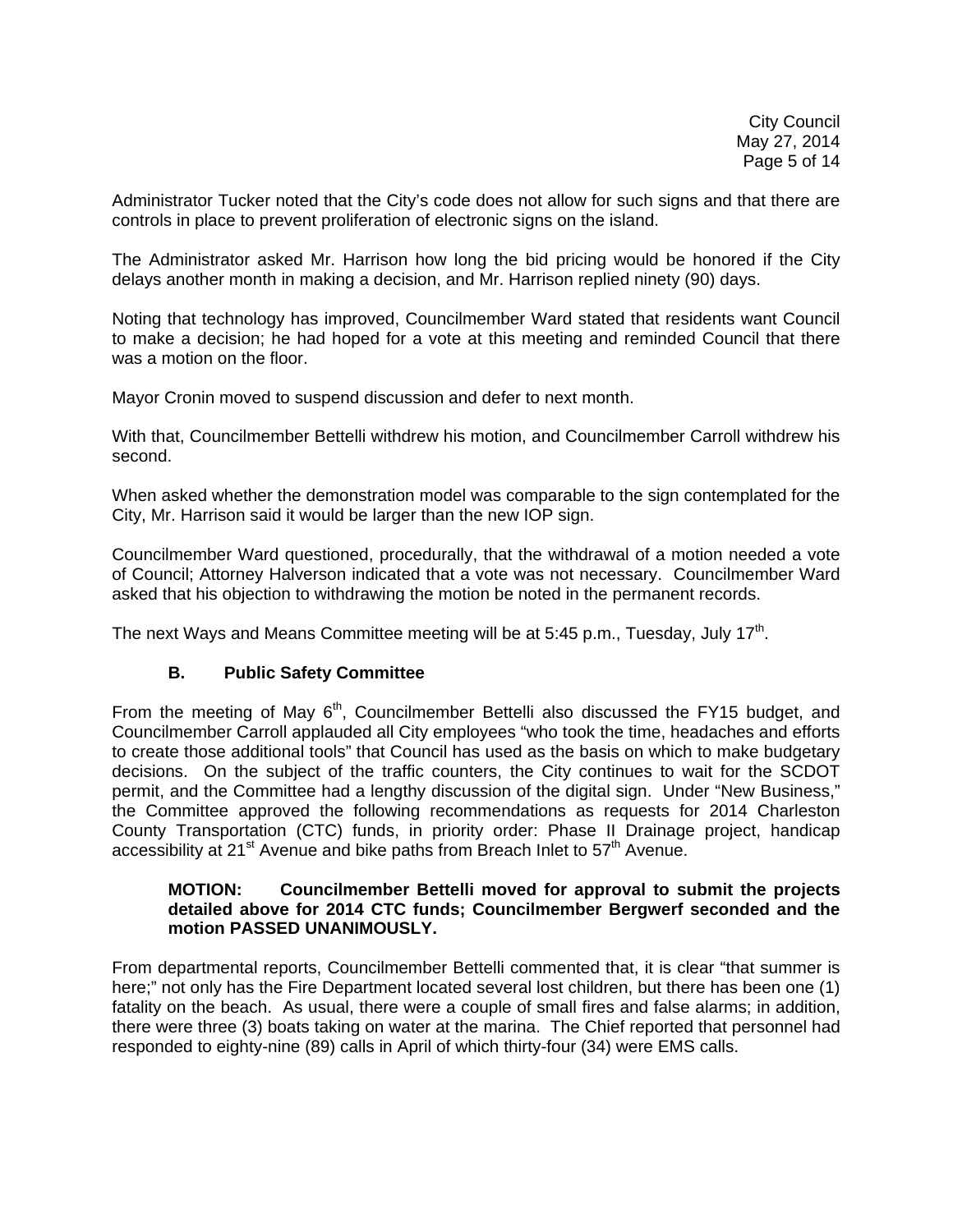City Council May 27, 2014 Page 6 of 14

From the Police Department report, Councilmember Bettelli noted that there have been a couple of larcenies on the beach; he commented that beach-goers should secure any valuables, which likely means someone should remain in close proximity to keep an eye on them. In one (1) case, someone reported that a shoulder bag, cooler and towel were removed from the beach while he was swimming; the victim's car was missing from the municipal parking lot when he went to leave. The vehicle was recovered after it was found burned in Berkeley County. Another problem police are seeing is the theft of golf carts; the Chief said carts look alike and use the same key; people are picking up the wrong golf cart when they leave the beach. A suggestion from the Committee was that golf cart owners should put some kind of distinguishing decal or mark on them to identify their cart; the carts should also be locked. A "Meet and Greet" is scheduled for Thursday, May  $8<sup>th</sup>$  in front of 3504 Cameron Boulevard; the residents are hosting the event from 5:30 p.m. to 6:30 p.m. During the month of May, dispatchers responded to five thousand five hundred twenty-four (5,524) calls; of the total, four thousand three hundred twenty-seven (4,327) calls were for the Police Department. There were four hundred three (403) traffic stops where one hundred fifteen (115) received tickets. Of the twenty-eight (28) arrests in May, the majority were for alcohol and/or narcotics. Officers wrote nineteen (19) warnings for noise violations and two (2) citations were written. Administrator Tucker announced that she received notification yesterday that the Isle of Palms has been named one (1) of forty (40) Safety Cities in South Carolina. When discussing the Connector widening on the Mount Pleasant side, Chief Buckhannon remarked that SCDOT would not put up the sign that he wanted, but they did put up a sign directing people to the second egress lane from the Connector. Mount Pleasant agreed to alter the timing of the light at Rifle Range Road by May 21<sup>st</sup> which was the grand opening of the road improvements.

Councilmember Carroll reported that he had rented a couple of houses a couple of weeks ago and thought that the renters might be disruptive to the neighbors; therefore, he went to the Police Department and gave a special patrol request by those houses. He indicated that he was very pleased with the result, and he suggested that other rental agencies on the island should take advantage of this service by the Police Department,

A proclamation for Safe Boating Week was read into the minutes.

The next meeting of the Public Safety Committee will be Monday, June 2<sup>nd</sup> at 10:00 a.m.

A request from the Committee was to discuss with other committees about the possibility of holding all committee meetings on one or two (1-2) days a month.

Referring to the discussion about golf carts, Mayor Cronin remarked that the law regulating golf carts was changed a couple of years ago and states that they must be registered by 2014; if registered previously, they must register again no later than September  $30<sup>th</sup>$  or October  $31<sup>st</sup>$  of 2014. This registration is good for five (5) years. The Mayor said that, to adhere to the law, he went to the DMV to re-register his golf cart, and they give him a blank stare. The Mayor then gave the site manager the reference in state code; she called him back two (2) days later to acknowledge that he was right. Mayor Cronin commented that, as a courtesy to residents, the City should make sure that they are aware of the law and how it affects them.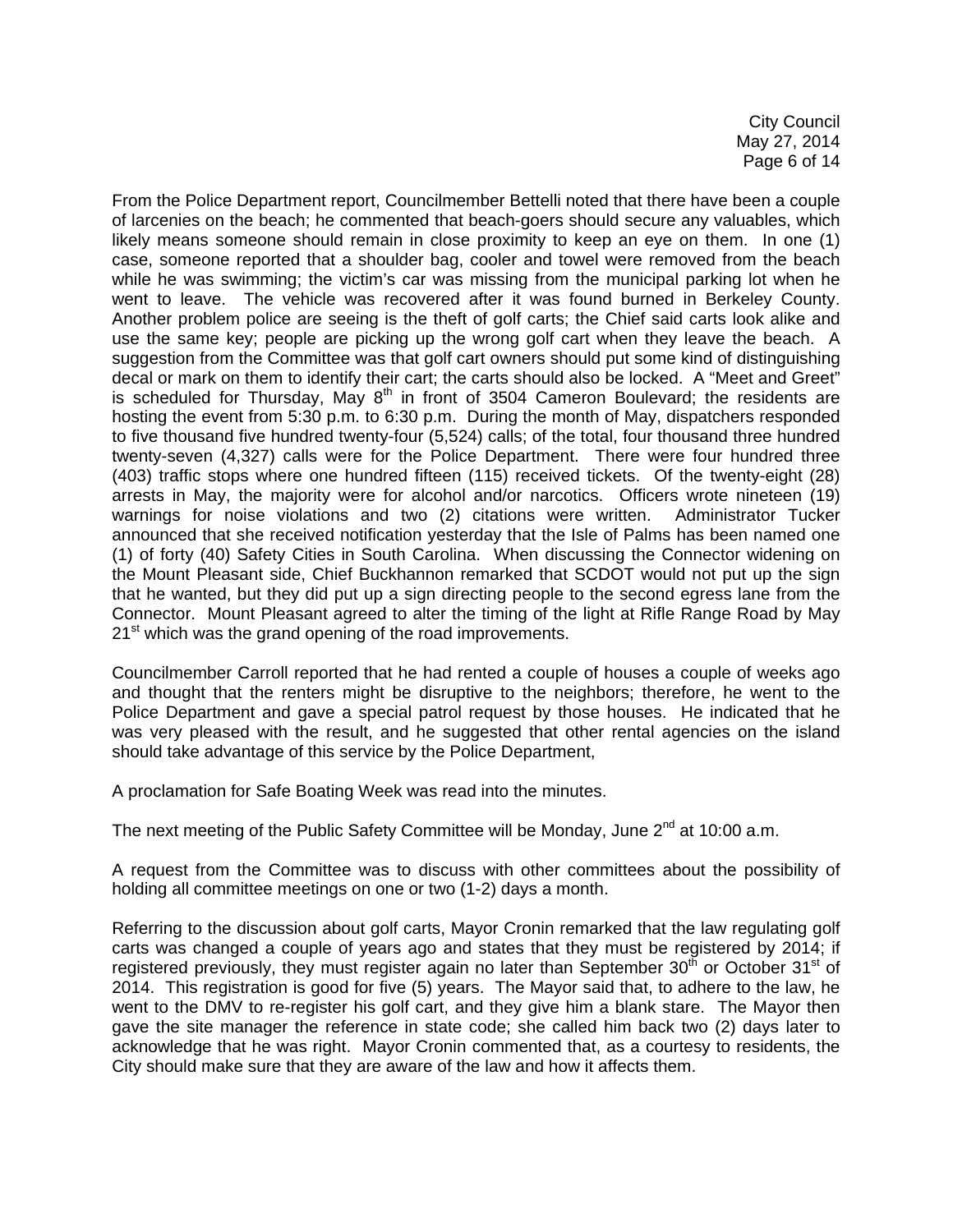City Council May 27, 2014 Page 7 of 14

The Mayor then thanked the City's entire staff for their involvement in offering one of the better Disaster Expos that was held at the Public Safety Building on May 21<sup>st</sup>; he stated that there were several residents who said they had not attended the expo for several years. Attendees took advantage of the City's staff, vendors and other governmental agencies to learn how to prepare themselves in today's world. Based on the level of work that it takes to provide this to residents, the Mayor said that he had hoped more residents would attend. He also noted that this year's event was far better attended than at expos held in the recent past.

Councilmember Loftus added that Charleston County has approved the hiring of fifteen (15) additional EMS personnel; he continued that considering the concentration of people on the island in season as the most popular beach in Charleston County, the City should lobby for additional coverage. The Councilmember indicated that he would like to see EMS personnel on the island seven (7) days a week, not just on weekends.

The Mayor stated that he would talk with Charleston County about the best way to use their resources.

# **C. Public Works Committee**

Reporting on the meeting of May  $7<sup>th</sup>$ , Councilmember Ward stated that the focus of Public Works Director Pitts report was that the island is getting busy; he specifically commented on the volume of yard debris removed from the island in April. The Hazardous Household Materials recycling event was well-attended, and this year Charleston County allowed paint to be taken as well, filling the flatbed truck. Administrator Tucker announced that the Director had become a grandfather for the second time today; his granddaughter was born around 11:00 a.m. on May  $7<sup>th</sup>$ . The Administrator related receiving a phone call from a Mrs. Sims who was coming onto the island about 3:00 p.m. or 4:00 p.m. when she witnessed CDL driver Rob Graham basically saving the lives of a lot of people with his actions driving the garbage apparatus. Mr. Graham was returning from the yard via Hungryneck Boulevard; a woman was driving in the wrong direction on Hungryneck and there was a line of traffic behind Mr. Graham. He was able to stop and avoid hitting her and get her stopped; she was completely turned around from where she needed to be. In addition, he got her vehicle turned around and got her headed in the right direction. According to Mrs. Sims, he was barely able to stop; if he had not been able to do the job that he had done, it probably would have been a three (3) or four (4) car serious pileup. One of the vehicles was a completely filled concrete truck. Director Pitts will write this up, recommending some type of recognition for Mr. Graham, but Mrs. Sims went emphasized that it was "nothing less than miraculous what he had done." The majority of the meeting was spent discussing the FY15 Capital and Operating budget; highlights of that discussion were as follows:

• Administrator Tucker went to the fund balance roll-forward schedules and directed attention to the first column entitled "Assigned for Capital Projects," which shows that the amount to be added in FY15 as five hundred seventy-seven thousand three hundred thirty-three dollars (\$577,333). The Administrator explained that the amount fluctuates because the schedule modifies each time an asset is replaced. Chair Ward stated that he thought it was a good idea when originally proposed, but he voiced his concern that the City can afford to continue to put aside such large sums of money; he noted that, in two (2) years, the fund balance has gone from two point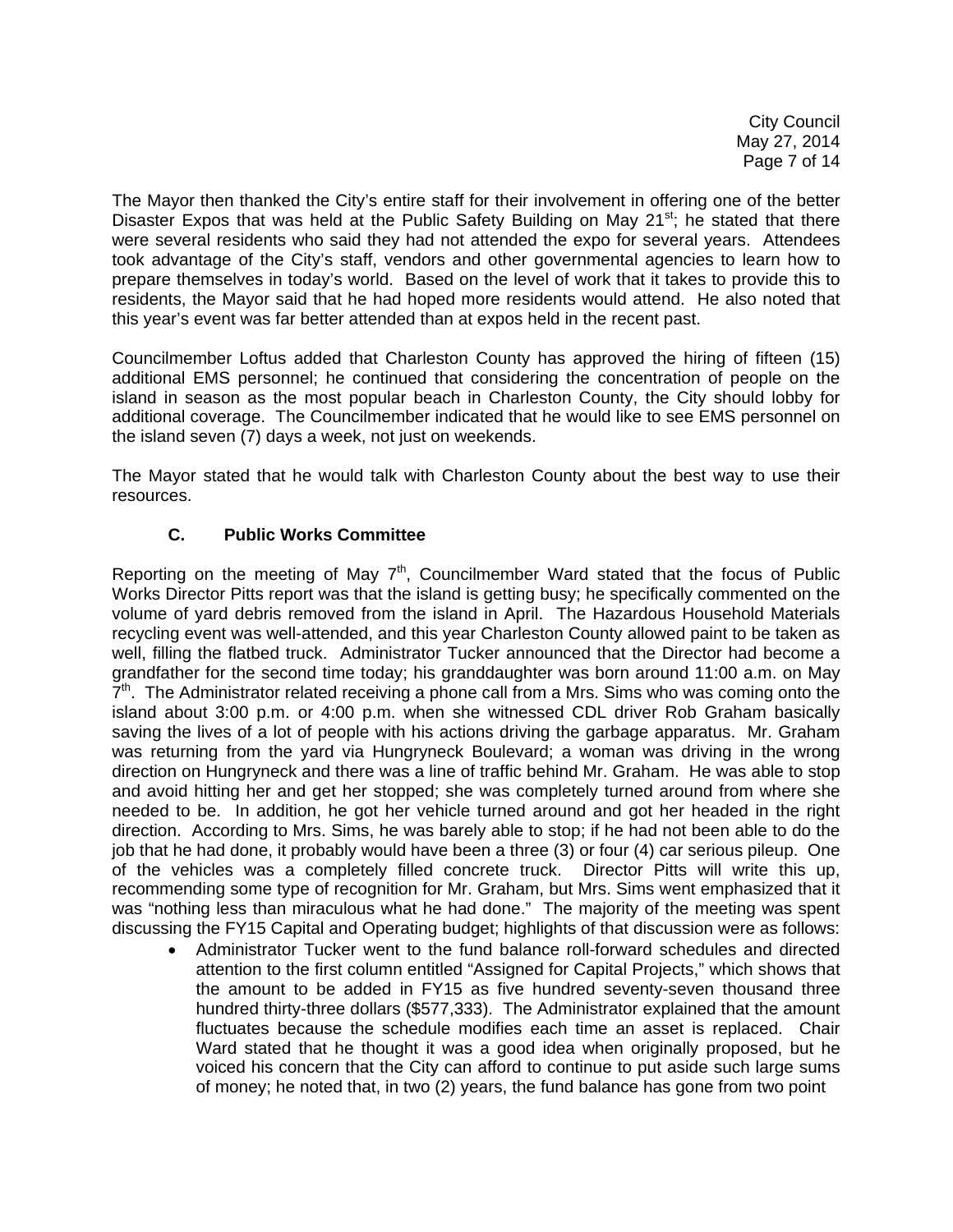two million dollars (\$2,200,000) to six hundred twenty–two thousand dollars (\$622,000)

- When discussing the new firefighters, the Chair asked how much these personnel were going to cost in the future and what the millage increase would be to pay them; the Administrator's response was four hundred forty thousand dollars (\$440,000) which equates to approximately two (2) mills.
- Councilmember Ferencz voiced a lack of understanding that one hundred eighty thousand dollars (\$180,000), now two hundred three thousand dollars (\$203,000), is being taken from the General Fund to go to Capital Projects in the FY15 budget when, at the same time, the City is tapping into tourism funds by nearly six hundred thousand dollars (\$600,000).
- Chair Ward recited previous year-end fund balances and stated that the fund balance over recent years has been significantly higher than one million dollars (\$1,000,000). In his opinion, that is not a good trend; the Chair noted that all fund balances are going down dramatically, especially in the tourism funds.
- Councilmember Ferencz indicated that she would find it difficult to explain to a resident that property taxes are going to increase when the City is saving such large sums of money to be used later. The Councilmember added that she was not advocating ending the process, but suggested assigning what is absolutely needed.
- Councilmember Loftus moved away from the capital budgets to voice his concerns over the fact that, since 2007, the operating budget has increased from six point two million dollars (\$6,200,000) to over nine million dollars (\$9,000,000), a forty-five percent (45%) increase.
- Councilmember Ferencz summarized the discussion noting that the City should investigate whether it can afford to continue to put away as much into savings as it does now and, in this current year, look at whether the City can afford one hundred eightythousand dollars (\$180,000) going to Capital Projects from the operating budget.
- Concerning the marina, the FY15 budget includes one hundred seventy-five thousand dollars (\$175,000) to be spent there; the Committee, as a whole, voiced concern over this item in the budget.

Councilmember Ward noted that a tax increase was not considered for FY15, but he indicated that it would be part of the budget discussions in future budgets if the City continues to spend at the rate that it is. He continued by stating that transfers-in to balance the General Fund have doubled – a one hundred percent (100%) increase in two (2) years. Councilmember Loftus reiterated that the City is spending at double the inflation rate. Discussions revealed anxiety among members of the Committee regarding the FY15 budget.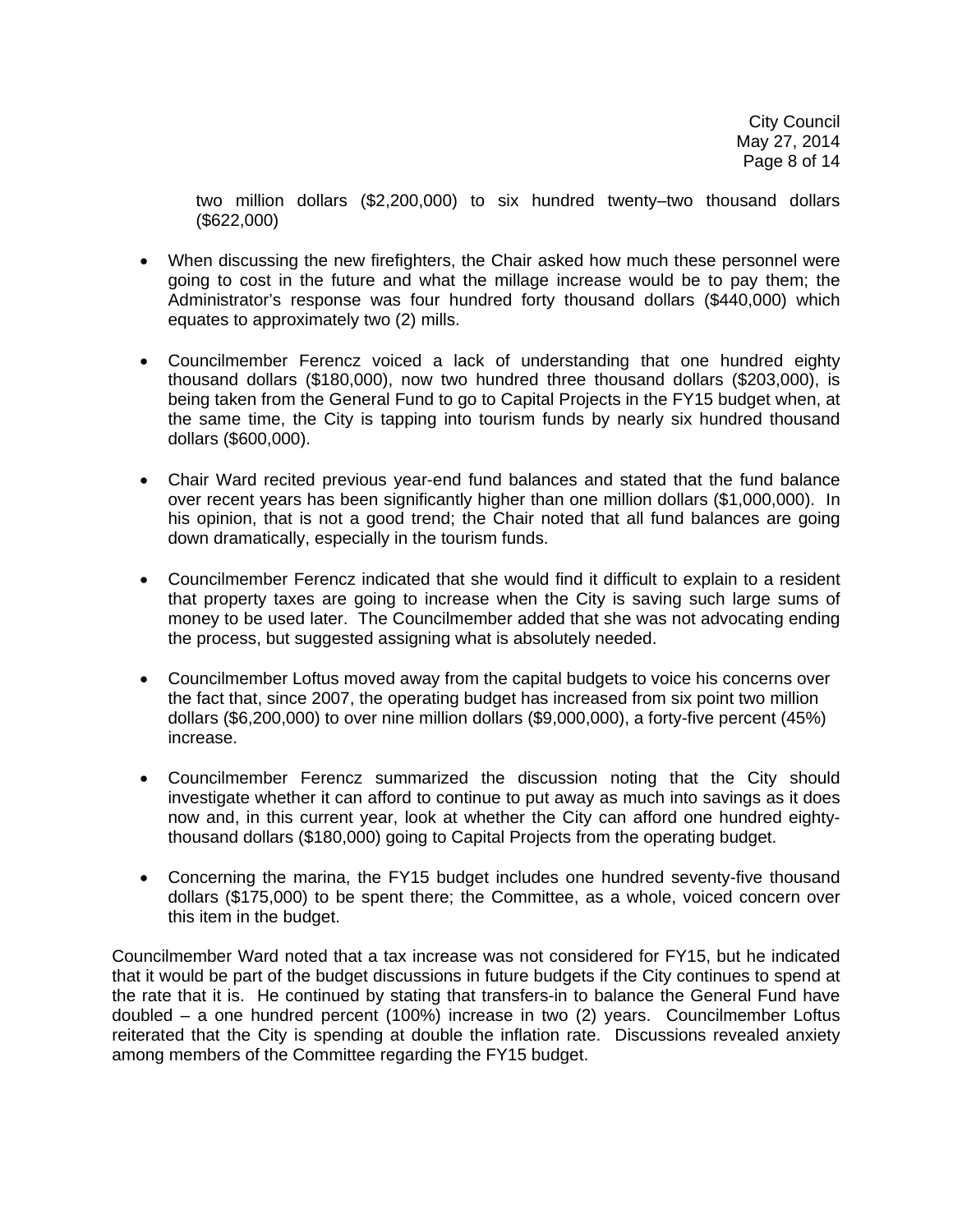City Council May 27, 2014 Page 9 of 14

The following discussion related to the fact that the City is out of compliance National Pollutant Discharge Elimination Systems (NPDES) regulations in two (2) areas at the Public Works site and the improvements the City must make to be in compliance. Several options for resolving the problems were presented to the Committee.

Another item considered was timing for the Palm Boulevard crossings that will be necessary for the Phase II Drainage project; this item was discussed in the Ways and Means Committee last week.

Other topics briefly discussed included recycling at the beach and Front Beach Lighting.

The Public Works Committee will hold its next meeting at 5:30 p.m., Wednesday, June  $4<sup>th</sup>$  in the Conference Room.

Mayor Cronin commented that the blue recycling bins appear to be working very well; the Administrator stated that the opinion that this endeavor has been a tremendous success – so much so that the City must get an additional containers for what is collected. By Saturday, the City had to place additional blue bins on the beach because they will filling with recyclable materials.

# **D. Recreation Committee**

From the meeting on May  $5<sup>th</sup>$ , Councilmember Carroll referred first to the monthly departmental report noting that all adult sports will conclude by June  $3<sup>rd</sup>$ , including the highly competitive pingpong league. The Fast Start baseball for three and four (3-4) year olds ended in April, but baseball for other age groups continues into May. Registration for boys' lacrosse for ages eleven through fourteen (11-14) began May  $5<sup>th</sup>$  and continues through the month. The Recreation Department provided organized activities for spring break as part of School's Out Program. The 2014 Isle of Palms Beach Run is scheduled for Saturday, July 19<sup>th</sup>, and the 16<sup>th</sup> Annual Half Rubber Tournament is scheduled for Saturday, August  $16<sup>th</sup>$  and August  $17<sup>th</sup>$  if necessary. BOSU will carry on through the summer at both the Recreation center and at the Public Safety Building; the BOSU program offered at the Public Safety Building continues to have good employee participation. The Keenagers met on April 2<sup>nd</sup> with thirty-nine (39) seniors in attendance; many stayed after the meeting to assist staff in stuffing candy bags for the Easter Egg Hunt. The last Middle School Dance for this school-year will be Friday, May  $30<sup>th</sup>$ . Participation in tennis continues to go very well. Participants in the "Writing from Memory" classes had their readings for family and friends on Friday, April 11<sup>th</sup>. Twenty (20) children enjoyed the Egg-cellent Craft on April  $17<sup>th</sup>$  as they dyed and decorated three (3) eggs each. Despite the less than perfect weather, approximately six hundred (600) children came to the Easter Egg Hunt which took place under Plan B, moving the activity to the Recreation Center. The annual Yard Sale had a great turnout on April 26<sup>th</sup>; only a few booths were unoccupied. "Music in the Park" drew more than a hundred people on Saturday, May 3<sup>rd</sup> for "Sweet Potato" Pie" to serenade; Chair Carroll stated that he thought this could become an annual event. Piccolo Spoleto Sand Sculpting Contest will take place at Front Beach on Saturday, June 7<sup>th</sup> beginning at 9:00 a.m., and judging will take place in seven different categories from Young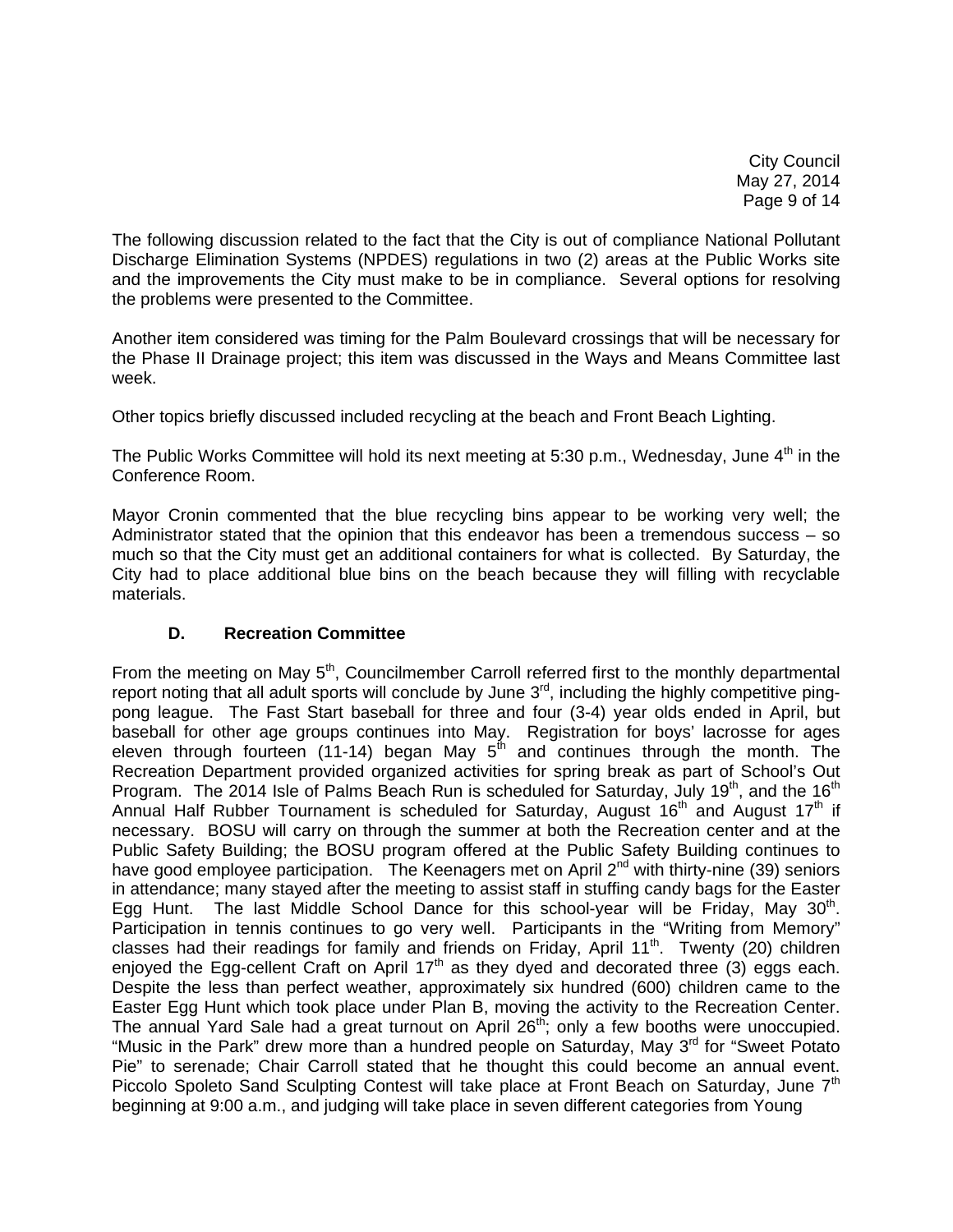City Council May 27, 2014 Page 10 of 14

Adult to Best in Show. All sessions of Camp Summershine are full, and the Director is in the process of hiring two (2) camp counselors. On Wednesday, April  $23<sup>rd</sup>$ , sixteen (16) employees participated in friendly games of volleyball and corn hole as part of the City's Employee Wellness program; a new activity for Employee Wellness, boot camp, will begin on May  $1<sup>st</sup>$ .

Councilmember Carroll reported that the Recreation Committee also discussed in depth the FY15 budget; they acknowledged that expenses outside the City's control only had a two percent (2%) increase. Items under the City's control in the Recreation Department is the twenty-seven hundred dollars (\$2,700) to reline the gym floor; the budgeted increase to parttime salaries is due to increased activity in programs. From the Capital Fund, several items are budgeted for replacement "only with failure." The Director stated that the ball fields need to be rehabilitated because they are unsafe for adult players; the Director offered fifty thousand dollars (\$50,000) from the Recreation Building fund toward this project.

The Recreation Committee will hold its next meeting at 5:00 p.m. on Monday, June 2 in the Conference Room.

Mayor Cronin commented that he had attended the Music in the Park event and that it had been very well received. He recommended that such an event be repeated, possibly more than once a year.

## **E. Personnel Committee**

Reporting on the meeting of May  $1<sup>st</sup>$ , Councilmember Ferencz noted that the first order of business had been the presentation by staff of the wage range study that has been ongoing for several months; Councilmember Bettelli voiced the opinion that the Ways and Means Committee should be made aware of the information gathered and subsequent recommendations; Councilmember Harrington agreed. The Chair agreed to present the assignment, the data that was gathered and the subsequent recommendations, but the Committee was not prepared to make specific recommendations at the meeting. When presented to the Ways and Means Committee, the study was sent back to the Personnel Committee for further study and a recommendation. At the time of the meeting, the Police Department was looking to complete the complement of BSOs; since that time, the Police Department is actively looking for two (2) patrol officers and one (1) captain; no other department has personnel vacancies at this time. Consideration of City-wide mechanic also took place; Councilmember Harrington was of the opinion that this position has been more than justified and should be included in the FY15 budget; at the Ways and Means Committee, the decision of Council was not to add this position at this time. Administrator Tucker reported that the Department Managers have decided to generate an evaluation tool, using the Omni form as a model, to copy the City's original form. Chief Buckhannon has agreed to be the architect; once the form has been completed and reviewed by the Department Managers, it will be presented to the Committee for their review; no progress has been made by the Committee on the Administrator's evaluation tool. Since the Committee has much work to do, the Chair suggested that the subject of a strategic plan versus a comprehensive plan be deferred to a point in the future when there is time to dedicate to it. A great deal of time was spent discussing various lines in the FY15 budget. One (1) item of "New Business" was a discussion about reimbursements to the City for training provided for employees; after an extensive explanation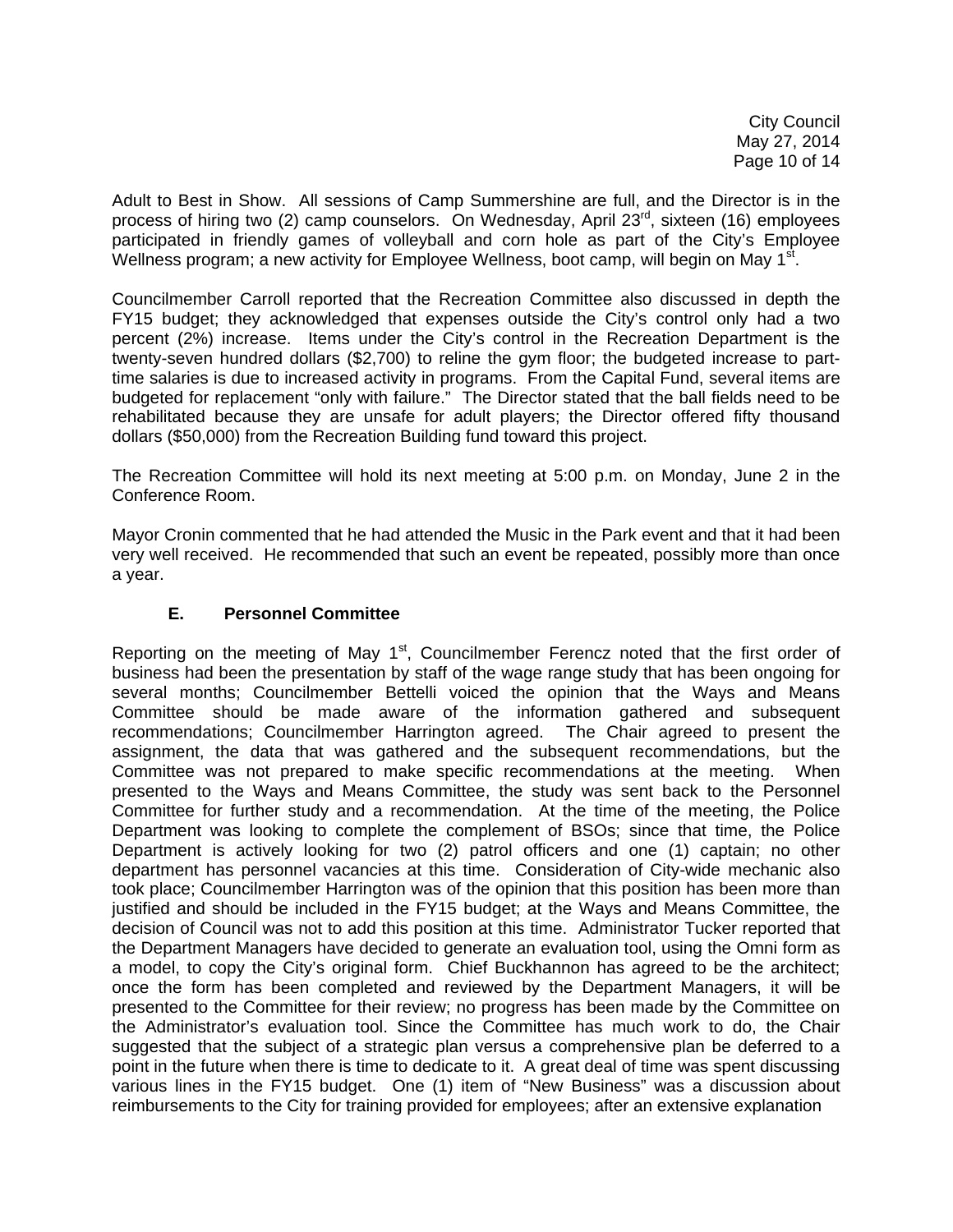City Council May 27, 2014 Page 11 of 14

of the City's reimbursement policy, Chair Ferencz summarized that the City has mechanisms for training reimbursement for tuition and for the police academy, but conflicts with labor laws prevent the City from pursuing reimbursement for EMT training. Administrator Tucker informed the Committee that the Committee will need to make mid-year appointments to Boards and Commissions; there is a vacancy on the Code Board of Appeals, which meets very infrequently, and one (1) vacancy each on the Board of Zoning Appeals and the Planning Commission. At the June meeting, the Committee will review the candidates remaining in the pool.

The Personnel Committee will hold its next meeting at 10:00 a.m., Tuesday, June  $3<sup>rd</sup>$  in the Conference Room.

Councilmember Ferencz announced the Safety Sweepstakes winners for April as Emily Dziuban from General Government, Russell Roper from Public Works, Shena Crockett from the Police Department and Joey Teague from the Fire Department

# **F. Real Property Committee**

Reporting on the Real Property Committee meeting of May 6<sup>th</sup>, Councilmember Loftus reported that the cleanup work at Mayor Carmen R. Bunch Park has been completed and Charleston County has agreed to do that work at no cost to the City. The next step is to think about a dedication; the City needs to get a sign made meeting Greenbelt requirements and consider having a ceremony to unveil the sign officially dedicating it to Mayor Carmen R. Bunch. The rehabilitation of the watersports dock has been completed, and Tidal Wave is fully operational. The Committee reviewed the Ocean and Coastal Consultants change order and thoroughly discussed the new contract with John Shaffer. John Tarkany and John Shaffer made a presentation to the Committee about the ideas the tenants have for improving the entire marina complex. The consultants were invited to make their presentation to the full Council, which was accomplished at the Ways and Means Committee meeting last week; the decision was made to use the one hundred seventy-five thousand dollars (\$175,000) in the FY5 budget for a comprehensive Marina Site Enhancement Plan. Like other committees, the Real Property Committee reviewed and discussed the FY15 Capital and Operating budgets. Councilmember Loftus noted that, since the City purchased the marina in 1999, there has not been a clear understanding of the responsibilities borne by the City and those to be borne by the tenants; both the Marina Market and Morgan Creek Grill expressed a desire to detail these in any new lease amendment. An example of the problem is the fact that the store badly needs to have a non-functional walkin freezer replaced; the Committee recommended to allocate a portion of the funds for replacing the fuel dispenses at the dock in order to fund the replacement.

The next meeting is scheduled for 5:30 p.m., Tuesday, June  $10<sup>th</sup>$  in the Conference Room.

## **6. Reports from City Officers, Boards and Commissions**

- **A. Accommodations Tax Advisory Committee** minutes attached
- **B. Board of Zoning Appeals** no meeting in May
- **C. Planning Commission** minutes attached
- **7. Reports from Special or Joint Committees** None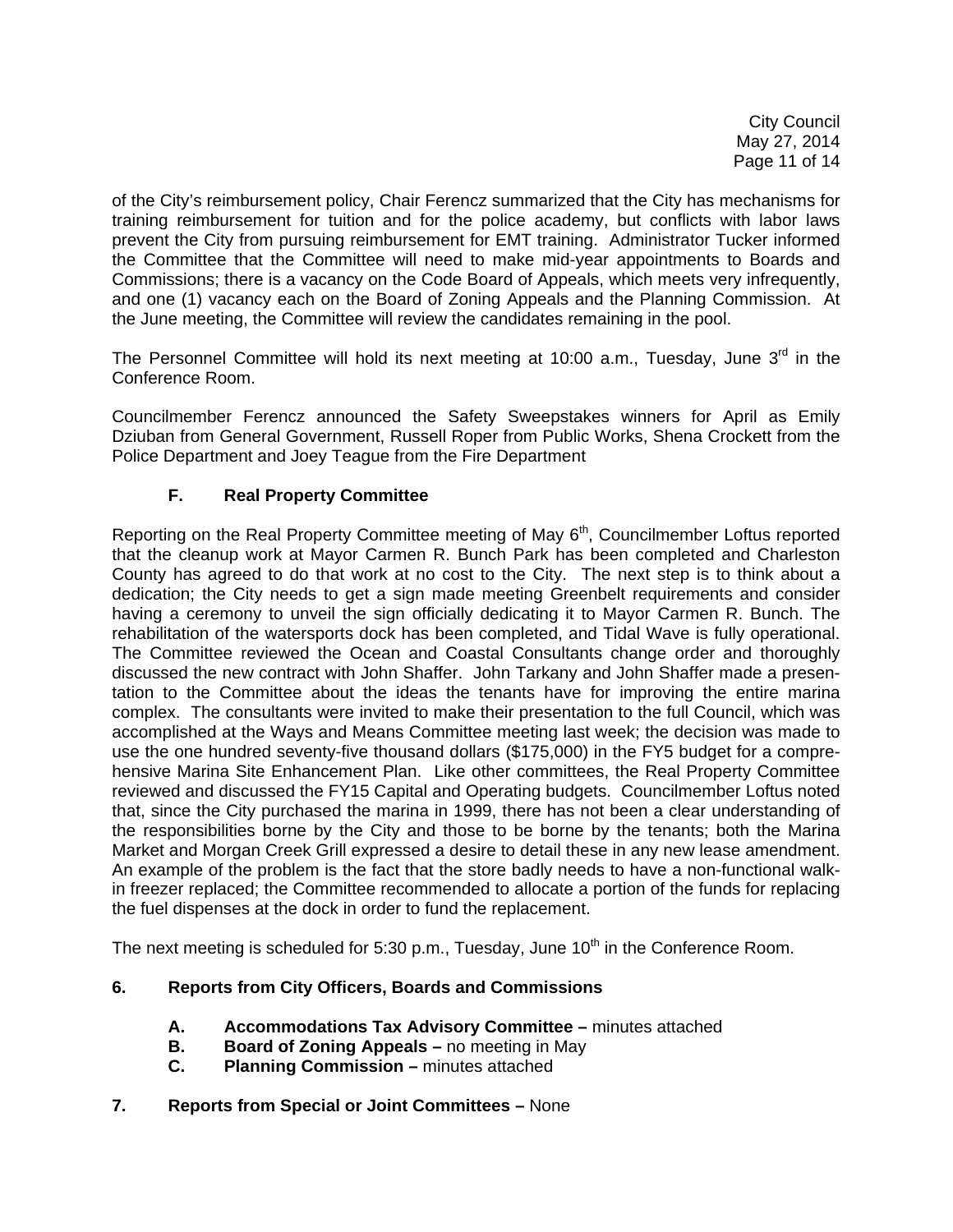#### **8. Petitions Received, Referred or Disposed of –** None

#### **9. Bills Already in Possession of Council**

 Second Reading of Ordinance 2014-03 – An Ordinance to Raise Revenue and Adopt a Budget for the City of Isle of Palms, South Carolina, for the Fiscal Year Beginning July 1, 2014 and Ending June 30, 2015. (Deferred to June)

Mayor Cronin remarked that staff's recommendation is to delay the Second Reading until June because several issues were sent back to Committee for meetings in June, to ensure that the budget to be approved includes all of the possible changes recommended at those meetings and to re-budget those projects not completed in FY14, for instance the generator and the traffic counters.

Councilmember Carroll agreed that Council's decision to create a sinking fund to pay cash for fire and garbage apparatus, saving the City the interest expense on capital leases, was a good one, but he also commented to the fact that all Committees would be discussing ways to decrease the amount the City must add to the Reserve for Fire and Garbage Trucks annually. He voiced his support for extending the life span of these pieces of equipment by two or three (2-3) years in an effort to draw fewer dollars from other funds to balance the City's annual budget. He also stated that he was in favor of detailing tenant/landlord responsibilities in the marina tenants' lease.

The Mayor reported that the Real Property Committee is "dissecting" the leases to accomplish that task. On the subject of the sinking fund, the Mayor reiterated that the money is still here and still available for the City's use should a need arise.

Administrator Tucker recalled that staff was given assignments at the Ways and Means meeting related to the budget, and staff needs time to complete them and to report to the appropriate committee. One (1) of those tasks was to take a new look at the debt avoidance schedule and to consider several possibilities to tweak the requirement from year to year.

#### **10. Introduction of New Bills, Resolutions and Proclamations**

 **First Reading, by title only, of Ordinance 2014-04 – An Ordinance Amending Title 7, Chapter 1, Business Licenses, Article A, General Provisions, Section 7-1-22, Classification and Rates of the City of Isle of Palms Code of Ordinances to Increase the Business License Fee for Non-Residents from One Hundred Fifty Percent to Two Hundred Percent of the Rates for the Applicable Class.** 

 **MOTION: Mayor Cronin moved to approve the First Reading of Ordinance 2014-04 by title only; Councilmember Loftus seconded and the motion PASSED UNANIMOUSLY.**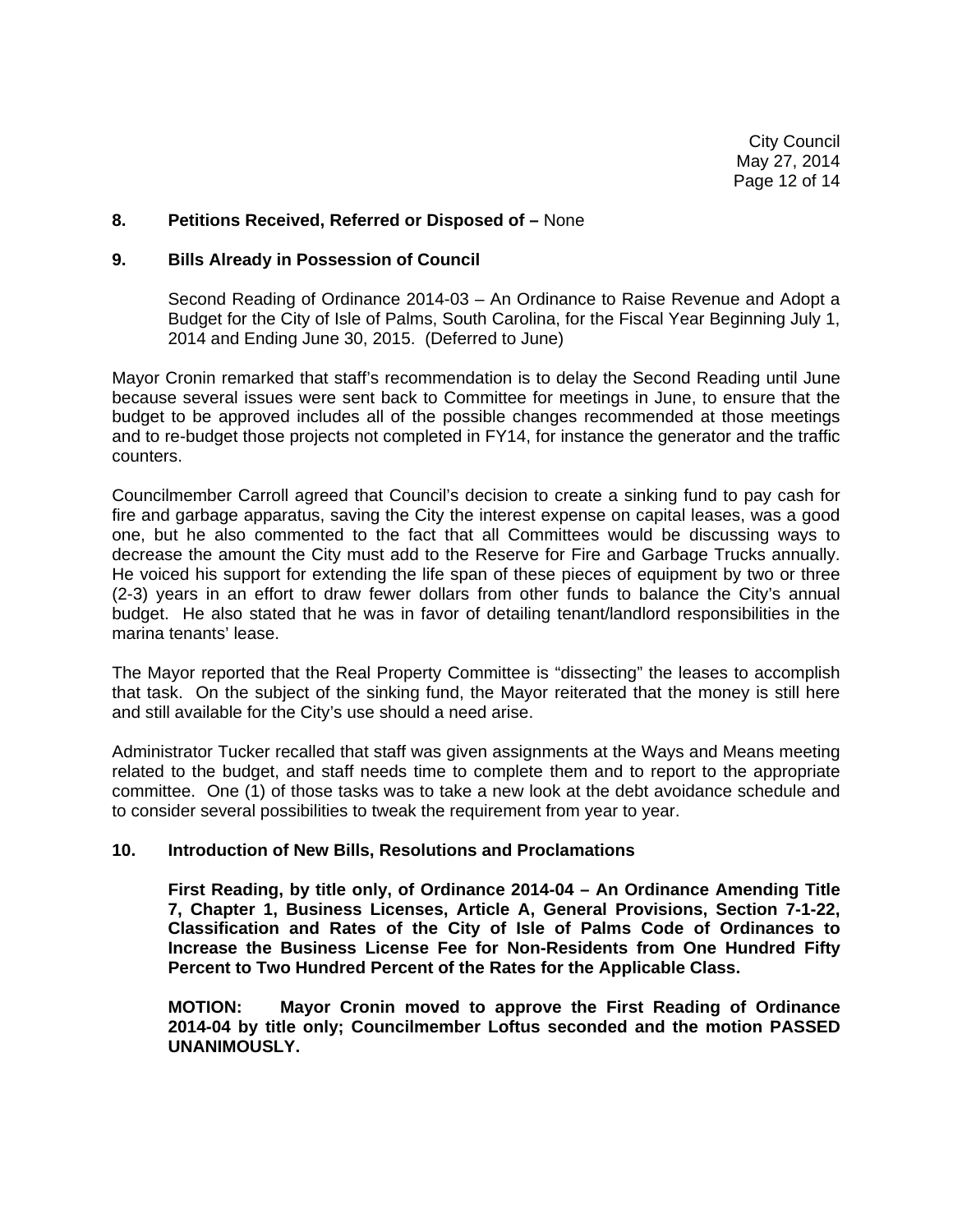### **11. Miscellaneous Business**

### **Consideration of alternative for City Council and Committee meeting times and dates**

Mayor Cronin noted that there had been discussions at Committee meetings about a way to condense the number of days that Committees and staff meet, possibly holding two or three (2- 3) meetings the same day.

Administrator Tucker commented that this topic has been brought up before and continues to be brought to her attention by Councilmembers; there was consideration of the timing of Committee meetings and the time of City Council meetings. It is on the agenda for this meeting to allow the full Council an opportunity to consider options. The Administrator noted that some local governments hold all of their committee meetings in one (1) day; some others condense them into two or three (2-3) days; and others do as the Isle of Palms. Additionally, the Administrator stated that some municipalities hold all of their meetings during the day; some even hold their Council meetings during the day as well. After reviewing the meeting dates and times for June, Administrator Tucker said that, if the dates and times were more specific, the Committees would no longer be individually scheduling the meetings from month to month since the meetings would be on a set day and time every month.

Mayor Cronin asked if any Councilmember had limitations/restrictions on time.

Councilmember Ferencz stated that her concern was posed at staff and their preference. Administrator Tucker responded that, globally, staff prefers earlier meetings; the Administrator indicated that her experience has been that, if there are community concerns, people make arrangements to attend the meeting whatever the time might be. When there are so many working parents, they tend to highly value their family-time and do not want to leave them after they get home from work to attend a meeting. One (1) other factor to take into consideration is that people are generally plugged in electronically to check the City's website or to watch the video of a Council meeting the next night. An additional benefit to meeting during the day is that staff has all of its resources readily available. The Administrator concluded by saying that staff is subject to the will of Council and will do whatever Council wishes.

Councilmember Carroll stated that he had put the issue before the Recreation Committee earlier in the month; he noted that Mount Pleasant holds its meetings in one (1) day. He commented that, for staff, after-hours meetings make for a very long day, and he agreed that having all of the City's resources available would be a positive thing. The Councilmember questioned the 7:00 p.m. meeting time for City Council; he looked around the room and saw only a handful of residents in attendance. He was in favor of holding the Council meetings at 6:00 p.m.

Mayor Cronin asked that each Councilmember e-mail him their schedule limitations and preferences, and staff will try to have a recommendation by the July meeting.

Councilmember Harrington asked that a decision on moving Council meetings up an hour could be addressed at this meeting, rather than wait two (2) months.